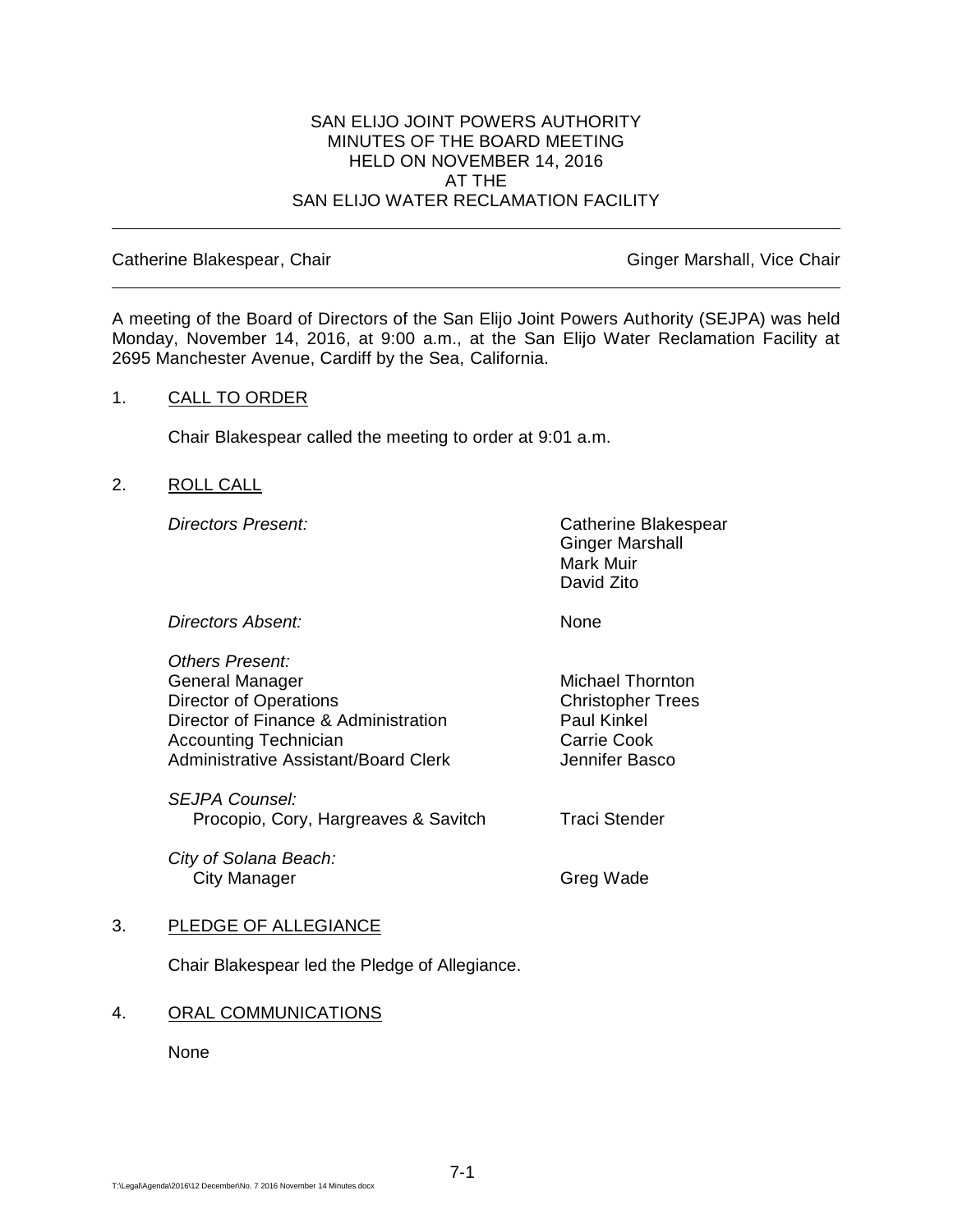## 5. PRESENTATION OF AWARDS

None

### 6. CONSENT CALENDAR

Moved by Board Member Muir and seconded by Vice Chair Marshall to approve the Consent Calendar.

Motion carried with unanimous vote of approval.

| Agenda Item No. 7  | Approval of Minutes for the October 10, 2016 meeting                            |
|--------------------|---------------------------------------------------------------------------------|
| Agenda Item No. 8  | Approval for Payment of Warrants and Monthly<br><b>Investment Report</b>        |
| Agenda Item No. 9  | San Elijo Water Reclamation Facility Treated Effluent<br>Flows - Monthly Report |
| Agenda Item No. 10 | San Elijo Joint Powers Authority Recycled Water Program<br>- Monthly Report     |

## 11. ITEMS REMOVED FROM CONSENT CALENDAR

None

## 12. FISCAL YEAR 2015-16 FINANCIAL AUDIT ACCEPTANCE

Paul Kinkel, Director of Finance and Administration presented the 2015-16 Fiscal Year Audit to the Board of Directors. Mr. Kinkel introduced Ken Pun from The Pun Group to give an overview of the audit findings. Mr. Pun provided his firm's opinion that the financial statements are presented fairly, in all material aspects, and are prepared in accordance with generally accepted accounting principles (GAAP) and the Government Accounting Standards Board (GASB). In addition, Mr. Pun stated that the financial statement disclosures are neutral, consistent, and clear, there were no difficulties or disagreements with staff or management, and there were no corrected or uncorrected misstatements. Mr. Pun briefly outlined his audit approach to the Board of Directors, explained GASB 68 issues, reviewed the financials and statement of cash flows, and then answered Board Member questions.

Moved by Board Member Zito and seconded by Board Member Muir to:

- 1. Accept and file the Fiscal Year 2015-16 Audited Financial Statements for the San Elijo Joint Powers Authority; and
- 2. Accept and file the Fiscal Year 2015-16 SAS 114 Letter.

Motion carried with unanimous vote of approval.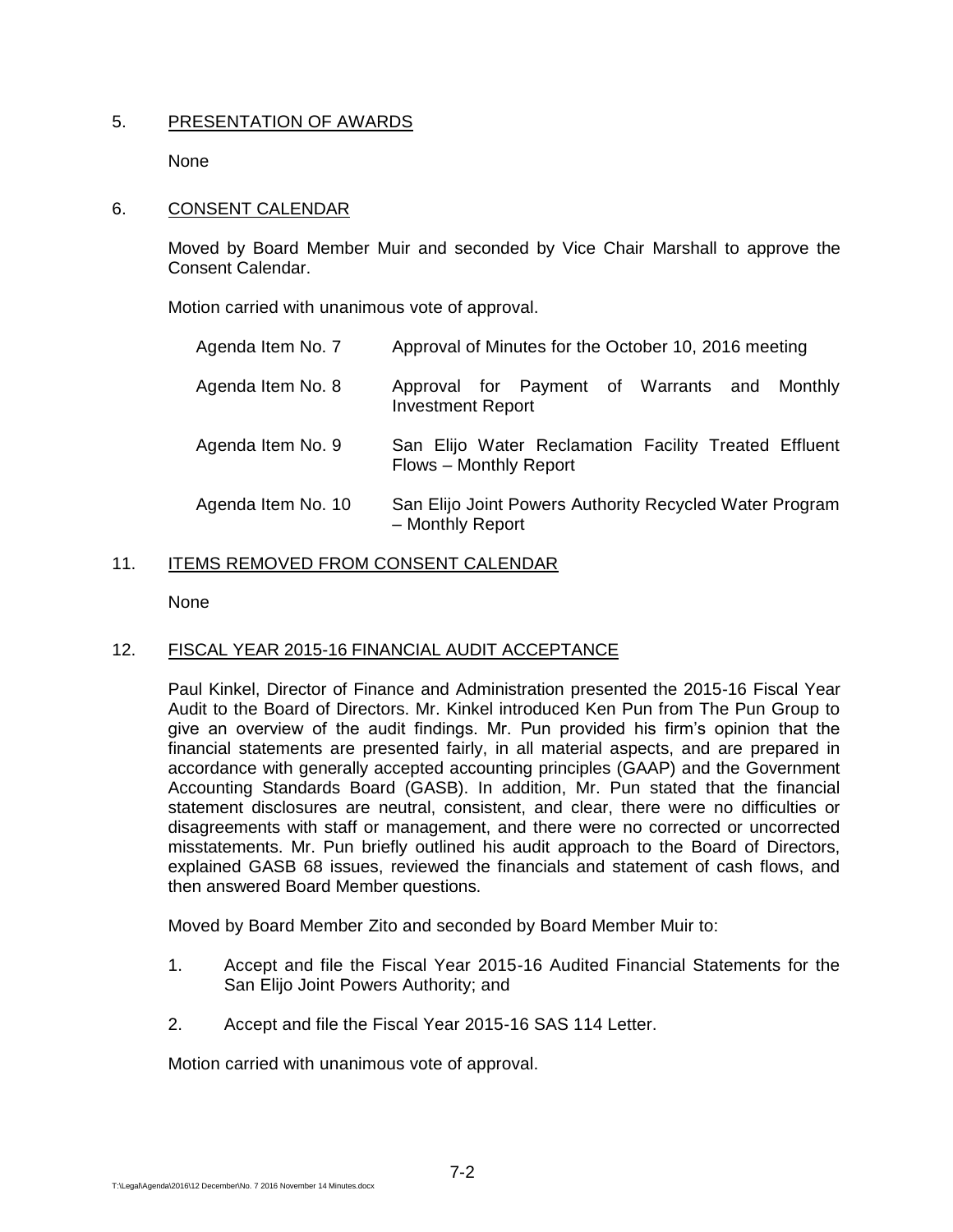### 13. SAN ELIJO JOINT POWERS AUTHORITY END OF YEAR REVIEW OF THE FISCAL YEAR 2015-16 OPERATING AND DEBT SERVICE EXPENSES

Paul Kinkel, Director of Finance and Administration provided a financial review for Fiscal Year 2015-16. Overall, the SEJPA was below budget by \$260,071 or 4.6% for all programs. Wastewater Treatment, Pump Stations, Ocean Outfall, and Storm Water programs were under budget by \$249,428 or 5.9%. The Reclaimed Water expenditures were \$10,643 or 0.8% under budget. SEJPA also proactively paid \$135,000 to the CalPERS unfunded actuarial liability (UAL). This action is estimated to save the agency approximately \$27,000 in interest expense using a 7.5% discount rate over a 5 year amortization period.

No action required. This memorandum was submitted for information only.

## 14. EXTENSION OF SURPLUS RECYCLED WATER AGREEMENT BETWEEN THE SAN ELIJO JOINT POWERS AUTHORITY (SEJPA), THE SAN DIEGUITO WATER DISTRICT (SDWD), AND THE ENCINITAS RANCH GOLF AUTHORITY (ERGA)

General Manager Thornton gave a brief background on the recycled water service to the Encinitas Ranch Golf Course. In 2011, the SEJPA, SDWD, and ERGA entered into an interruptible surplus recycled water service agreement. This allows the SEJPA to control the delivery of recycled water to the ERGA storage ponds, which provides more stable operations of the recycled water distribution system. The golf course has the ability to store large volumes of water onsite within their storage ponds and owns the pump station that provides water pressure to the golf course irrigation systems. This allows the golf course to use the stored water during periods of high demand thus reducing its demand impact to the overall recycled water system. Mr. Thornton stated that the agreement is due to expire on June 30, 2017, and all parties wish to extend service to June 30, 2024. The proposed agreement extension continues delivering a minimum of 200 acre feet of water to the golf course on an annual basis for each of the next 7 years, and provides for an annual cost increase of 4% per year. The agreement extension will provide \$2,044,316 of revenue to the SEJPA over 7 years.

Moved by Board Member Zito and seconded by Vice Chair Marshall to:

1. Authorize the General Manager to execute the proposed Surplus Recycled Water Agreement.

Motion carried with unanimous vote of approval.

## 15. WASTEWATER SERVICE AGREEMENT EXTENSION WITH THE RANCHO SANTA FE COMMUNITY SERVICES DISTRICT

General Manager Thornton stated that the SEJPA has been providing wastewater treatment and disposal services to the Rancho Santa Fe Community Services District (Rancho CSD) for nearly 35 years. The current agreement between SEJPA and Rancho CSD expires in March 2020; and Rancho CSD desires to continue leasing wastewater and ocean outfall capacity from the SEJPA for an additional 20 years. Based on wastewater flow projections by the SEJPA's member agencies, it is feasible and beneficial to SEJPA to continue leasing wastewater and ocean outfall capacity to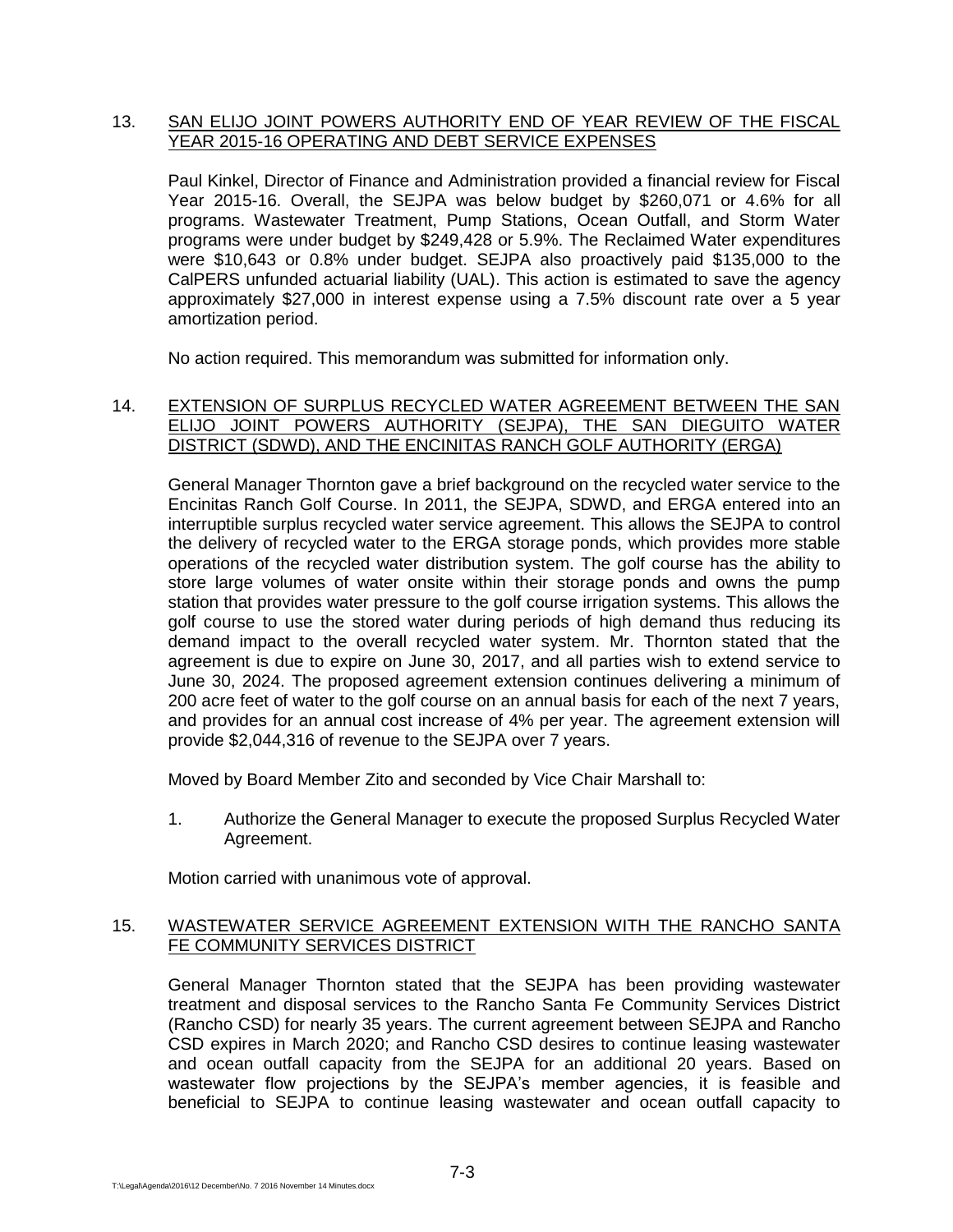Rancho CSD. Mr. Thornton stated that staff has prepared a new lease agreement that is modeled from the recently executed Del Mar Lease Agreement. The most significant change between the existing and proposed agreement is the elimination of the 33% supplement, which is consistent with other SEJPA wastewater and recycled water agreements, where only actual, definable costs incurred are included in the determination of the cost of service provided by the SEJPA. The proposed agreement provides an estimated \$5.0 million of revenue over the 20-year term for wastewater and disposal services.

Moved by Board Member Zito and seconded by Vice Chair Marshall to:

1. Authorize the General Manager to execute the proposed agreement.

Motion carried with unanimous vote of approval.

At this point, the Board Chair skipped to and addressed Agenda Items 18, 19, and 20, before adjourning into Closed Session.

## 16. CLOSED SESSION

The Board of Directors adjourned to closed session at 10:11 a.m., pursuant to Government Code Section 54957, Public Employee Performance Evaluation: General Manager.

The Board of Directors came out of closed session at 10:25 a.m.

## 17. CONSIDERATION OF GENERAL MANAGER COMPENSATION PER CURRENT EMPLOYMENT AGREEMENT

Moved by Board Member Zito and seconded by Vice Chair Marshall to:

- 1. Extend the term of the General Manager Employment Agreement through June 30, 2018; and
- 2. Effective July 1, 2017, increase the General Manager's salary from \$191,318 to \$198,000.

Motion carried with unanimous vote of approval.

#### 18. GENERAL MANAGER'S REPORT

General Manager Thornton informed the Board of Directors that a ribbon cutting ceremony for the Village Park Project will be held on November 28, 2016 at Flora Vista Elementary School in Encinitas; and a ground breaking for the North Coast Corridor Program will be held on November 29, 2016 at the San Elijo Lagoon.